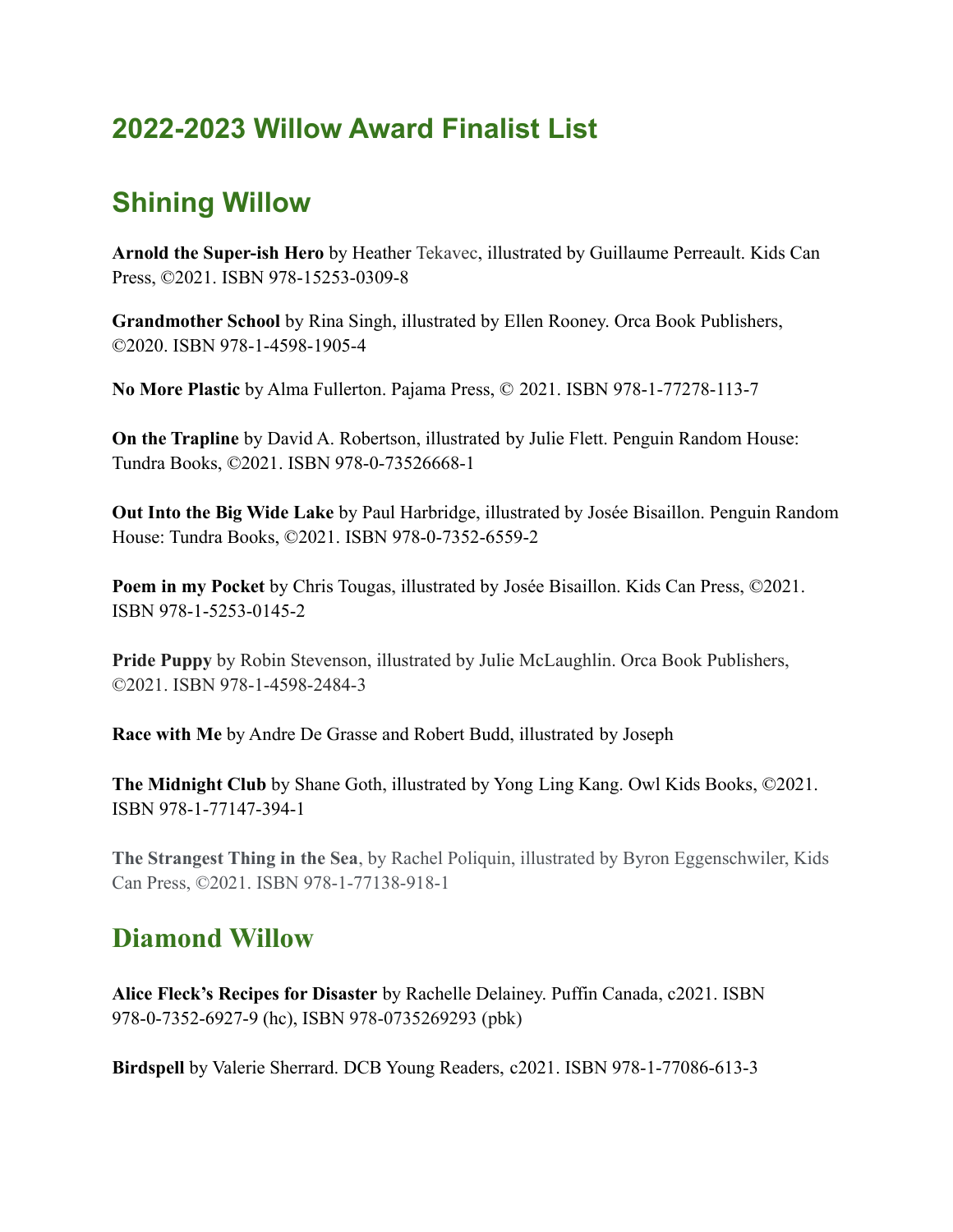**Burying the Moon** by Andrée Poulin. Groundwood Books, c2021. ISBN 978-1-77306-604-2

**Children of the Fox** by Kevin Sands. Penguin Random House: Puffin Canada, c2021. ISBN 978-0-7352-7041-1

**Clan** by Sigmund Brouwer. Penguin Random House: Tundra Books, c2020. ISBN 978-1-101-91849-4 (hc), ISBN 978-0735269330 (pbk)

**Elvis, Me, and the Lemonade Stand Summer** by Leslie Gentile. DCB Young Readers, c2021. ISBN 978-1-77086-615-7

**The Fabulous Zed Watson** by Basil Sylvester and Kevin Sylvester. HarperCollins Publishers Ltd., ISBN 978-1-4434-6091-0 (hc), ISBN 978-1443460934 (pbk)

**My Name is Konisola** by Alisa Siegel. Second Story Press, c2020. ISBN 978-1-77260-119-0 (pbk)

**Sunny Days Inside and Other Stories** by Caroline Adderson. Groundwood Books, c2021. ISBN 978-1-77306-572-4

**The Undercover Book List** by Colleen Nelson. Pajama Press, c2021. ISBN 978-1-77278-187-8 (hc), ISBN 978-1772782639 (pbk)

## **Snow Willow**

**Barry Squires, Full Tilt** by Heather Smith. Penguin Random House, ©2020. ISBN 978-0-7352-67466 (hc), 978-0735267480 (pbk)

**Borders** by Thomas King, illustrated by Natasha Donovan. HarperCollins Publishers Ltd, ©2021. ISBN 978-0316593069 (hc), ISBN 9781443460675 (pbk)

**Given** by Nandi Taylor. Wattpad Books, ©2020. ISBN 978-1-98936-504-5 (hc), ISBN 978-1989365632 (pbk)

**Guardians of Porthaven** by Shane Arbuthnott. Orca Book Publishers, ©2021. ISBN 9781459827042

**Homewrecker** by Deanna Cameron. Wattpad Books, ©2021. ISBN 978-1-98936547-2 (hc), ISBN 978-0241493458 (pbk)